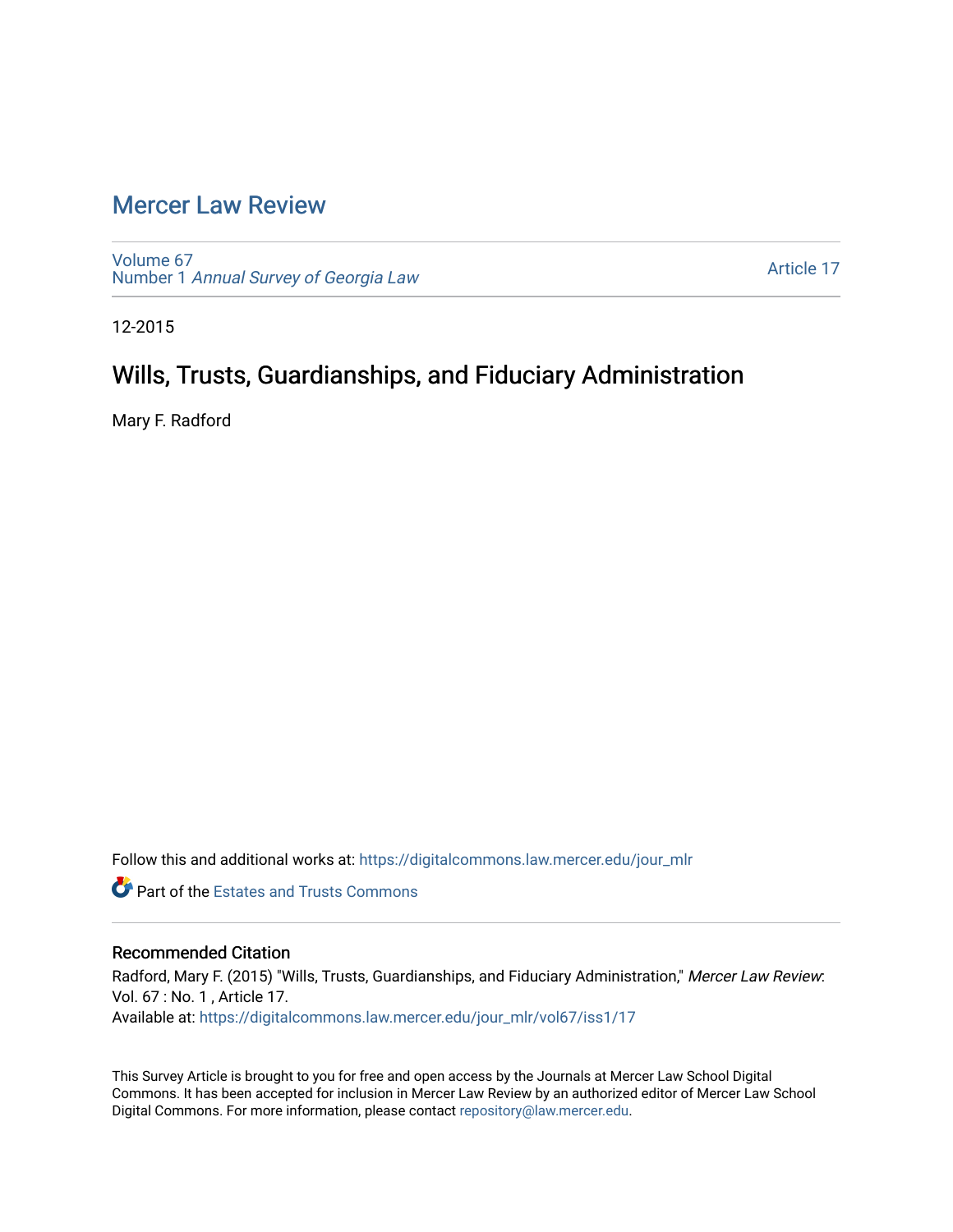# **Wills, Trusts, Guardianships, and Fiduciary Administration**

# **by Mary F. Radford\***

This Article describes selected cases and significant legislation from the period of June **1,** 2014 through May **31, 2015** pertaining to Georgia fiduciary law and estate planning.'

#### I. GEORGIA **CASES**

*A. Children as Heirs of a Decedent*

In two cases during the survey period, Georgia appellate courts discussed who constitutes a "child" and thus an heir of a decedent who dies without a valid will (intestate). Both of these cases involved unusual fact situations.

In the first of these cases, *In re Estate of Hawkins,<sup>2</sup>*the Georgia Court of Appeals examined the interaction between a relatively new set of Georgia statutes relating to the "voluntary legitimation" of a child born out of wedlock,<sup>3</sup>and section **53-2-3** of the Official Code of Georgia

**<sup>\*</sup>** Marjorie Fine Knowles Professor of Law, Georgia State University College of Law. Newcomb College of Tulane University (B.A., 1974); Emory University **(J.D., 1981).** Reporter, Probate Code Revision Committee, Guardianship Code Revision Committee, and Trust Code Revision Committee of the Fiduciary Section of the State Bar of Georgia. Past President, American College of Trust and Estate Counsel. Author, **GEORGIA** GUARDIANSHIPS **AND** CONSERVATORSHIPS **(2015-16** ed.); REDFEARN: WILLS **AND** ADMINISTRA-TION IN **GEORGIA** (7th ed. **2008);** GEORGIA **TRUSTS & TRUSTEES (2015-16** ed.). The Author is grateful to Georgia State University College of Law student Rachelle Carmel for her research assistance.

**<sup>1.</sup>** For an analysis of Georgia fiduciary law and estate planning during the prior survey period, see Mary F. Radford, *Wills, Trusts, Guardianships, and Fiduciary Administration, Annual Survey of Georgia Law,* **66** MERCER L. REV. **231** (2014).

<sup>2.</sup> **328** Ga. **App.** 436, **762 S.E.2d** 149 (2014), *cert. denied,* 2014 Ga. LEXIS **870** (2014).

*<sup>3.</sup> See* **O.C.G.A. §§ 19-7-21.1, -22(g),** -46.1 **(2015).**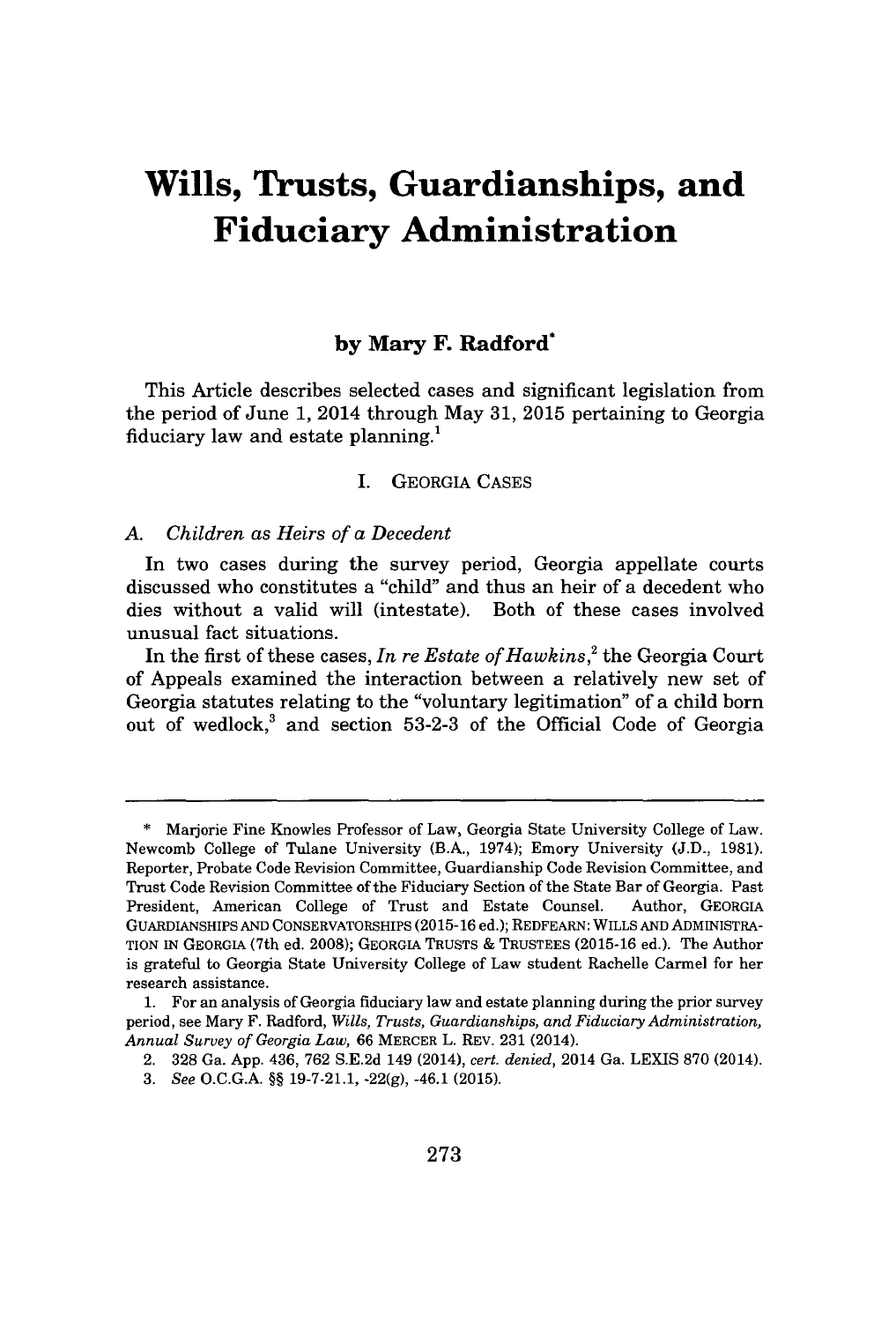(O.C.G.A.), which is the Georgia Probate Code statute<sup>4</sup> that describes when a child who is born out of wedlock may inherit from his biological father.<sup>5</sup> When the decedent in this case, James Hawkins, died without a will, his girlfriend petitioned to have her son declared as his sole heir.<sup>6</sup> Both Hawkins and his girlfriend knew that Hawkins was not the biological father of the child. However, the day after the child was born, Hawkins accompanied his girlfriend to the State Vital Records Office and completed a form that stated Hawkins was the child's father and requested that Hawkins be listed as the father on the child's birth certificate. **A** worker at the records office signed the paternity acknowledgement form as a witness. The same worker's name also appeared on the child's birth certificate, which named Hawkins and his girlfriend as the parents. Hawkins held out the child as his own and named the child as a dependent for his Social Security and Veterans Administration benefits. Hawkins never adopted the child and died five years after the child was born.

The girlfriend claimed the child's status as Hawkins' heir under **O.C.G.A.** *§* **53-2-3(2)(A).8 O.C.G.A.** *§* 53-2-3(2)(A)(iii) allows a child born out of wedlock to inherit from the father if "[t]he father has executed a sworn statement signed **by** him attesting to the parent-child relationship."<sup>9</sup> O.C.G.A.  $\S$  53-2-3(2)(A)(iv) allows a child to inherit from the father if "[t]he father has signed the birth certificate of the child."<sup>10</sup> The probate court refused to recognize the child as Hawkins' heir and the court of appeals affirmed.<sup>11</sup> The court of appeals pointed out that "there were no court proceedings begun before Hawkins' death either to legitimate [the child] or otherwise to establish paternity; $n<sup>12</sup>$  that Hawkins did not sign the child's birth certificate prior to his death (although the court acknowledged that Georgia birth certificates generally are not signed); and that the records office worker who

- *7. In re Estate of Hawkins,* **328** Ga. **App.** at **436-38, 762 S.E.2d** at **150-51.**
- **8.** *Id.* at 436, **762 S.E.2d** at **150.**
- **9. O.C.G.A. §** 53-2-3(2)(A)(iii).
- **10.** *Id.* **§** 53-2-3(2)(A)(iv).

<sup>4.</sup> **O.C.G.A. § 53-2-3** (2011).

**<sup>5.</sup>** *In re Estate of Hawkins,* **328** Ga. **App.** at 439, **762 S.E.2d** at **152.** For an in-depth discussion of the inheritance rights of children born out of wedlock, see MARY F. RADFORD, REDFEARN: WILLS **&** ADMINISTRATION **IN GEORGIA § 9:5** (7th ed. **2008).**

**<sup>6.</sup>** The decedent was not married when he died. Under **O.C.G.A. § 53-2-1(c)(3),** if a decedent who dies intestate is not survived **by** a spouse, the decedent's children and other descendants are the decedent's heirs. **O.C.G.A. §** 53-2-1(c)(3) (2011).

**<sup>11.</sup>** *In re Estate of Hawkins,* **328** Ga. **App.** at 436, **762 S.E.2d** at **150.**

<sup>12.</sup> *Id.* at 439, **762 S.E.2d** at **152. O.C.G.A. §§** 53-2-3(2)(A)(i) and (ii) allow a child born out of wedlock to inherit if a court has entered an order declaring the child to be legitimate or otherwise entered an order establishing paternity. **O.C.G.A. §§** 53-2-3(2)(A)(i)-(ii).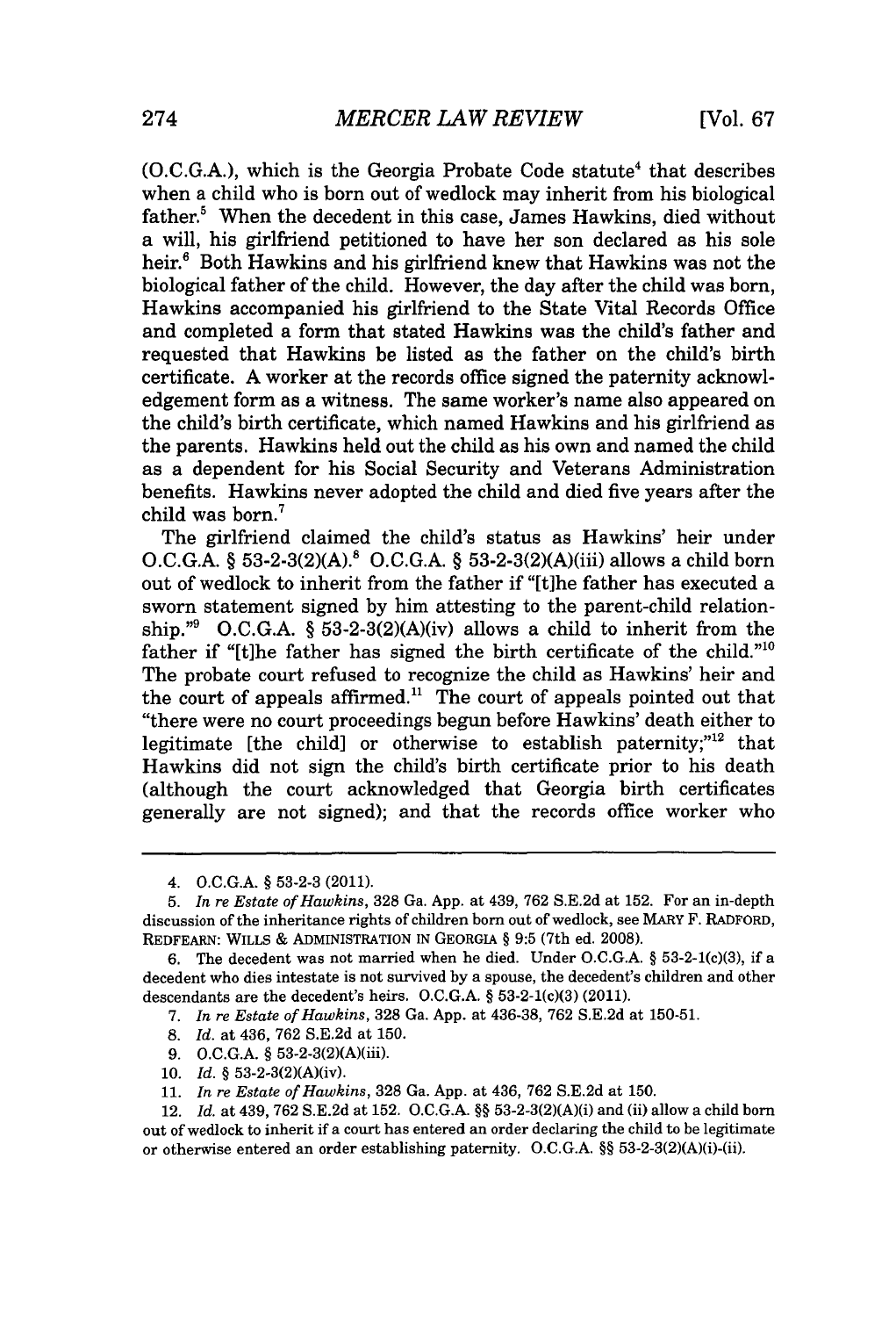witnessed the acknowledgment was not a notary public or other official who had the authority to administer any oath to Hawkins that would make the paternity acknowledgment a "sworn statement."<sup>13</sup>

Judge Michael Boggs filed a special concurrence in which he discussed at length the voluntary legitimation process that **O.C.G.A.** *§§* **19-7-21.1,**   $22(g)$ , and  $-46.1$  authorizes.<sup>14</sup> Judge Boggs described the process as "unquestionably inequitable and susceptible to fraud, in irreconcilable conflict with the body of Georgia law on legitimation and adoption, and potentially violative of the constitutional protections guaranteed to biological fathers and their children."" Judge Boggs began **by** pointing out that prior to the enactment of these statutes, a superior court alone had the authority to grant a petition to legitimate a child and to deny the legitimation if it was not in the child's best interest.<sup>16</sup> Judge Boggs lauded the "objective scrutiny" that this judicial process guaranteed.<sup>17</sup> Judge Boggs then described how the new laws established a non-judicial method **by** which the mother of a child and an individual purporting to be the child's father could make a voluntary acknowledgement of paternity.<sup>18</sup> This legislation prompted the promulgation of the form Hawkins and his girlfriend signed.<sup>19</sup> Judge Boggs explained that this voluntary acknowledgement, without any judicial oversight, could result in significant harm to both the true biological father and the child.<sup>20</sup>

**<sup>13.</sup>** *In re Estate of Hawkins,* **328** Ga. **App.** at 439-40, **762 S.E.2d** at **152-53.**

<sup>14.</sup> *Id.* at 442-43, **762 S.E.2d** at **151-52** (Boggs, *J.,* concurring **fully** and specially).

*<sup>15.</sup> Id.* at 441, **762 S.E.2d** at 154. In writing this opinion, Judge Boggs utilized the research of Atlanta adoption attorney James Outman. *See id.* at 443 n.8, **762 S.E.2d** at 154 n.8.

**<sup>16.</sup>** *Id.* at 441-42, **762 S.E.2d** at 154.

**<sup>17.</sup>** *Id.* at 442, **762 S.E.2d** at 154.

**<sup>18.</sup>** *Id.*

**<sup>19.</sup>** *Id.* at 443, **762 S.E.2d** at **155.**

<sup>20.</sup> *Id.* at 444, **762 S.E.2d** at **156.** Judge Boggs explained this harm as follows: Opportunities for fraud and collusion abound in this flawed scheme. Not only to establish a false paternity to obtain dependent benefits, as was alleged in this case, but for revenge following a failed relationship, or for monetary gain through obtaining control over a minor child's assets or claim for personal injury. Moreover, a man who signs the form believing himself to be the father, but later determines that he is not, may be bound to pay child support and to reimburse the State for public assistance paid to the mother, while the actual, biological father may be excused from his obligations. In all such cases, the opportunity to establish the true state of affairs and the best interest of the child, as well as due process of law for the child and the biological father, are frustrated **by** these statutes.

*Id.* at 445, **762 S.E.2d** at **156.**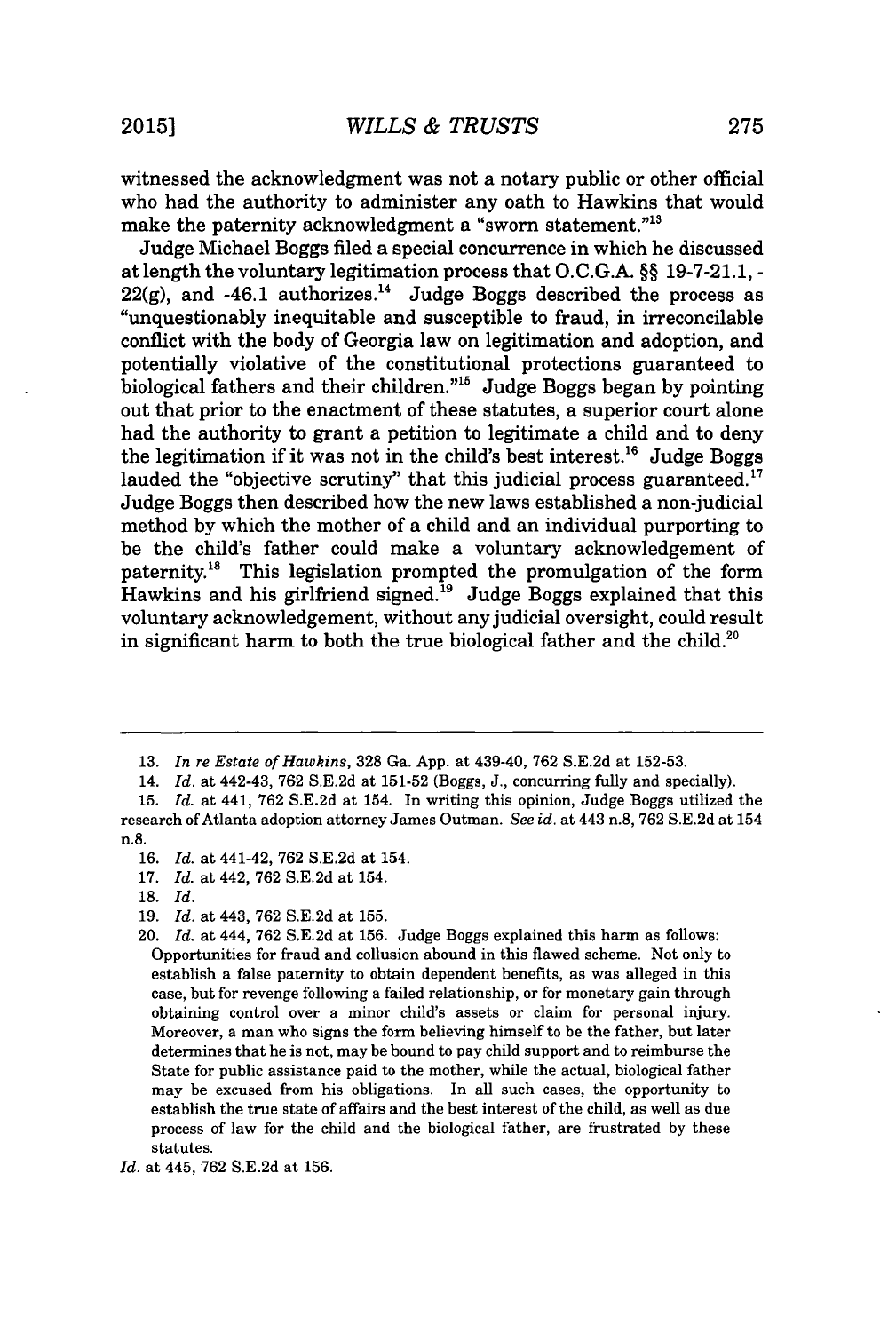The second of these cases discussed the equitable doctrine of "virtual adoption."<sup>21</sup> Virtual adoption is a declaration the court issues after a decedent has died that allows a child whom the decedent agreed to adopt to be treated, for inheritance purposes, as if the child had been legally adopted.<sup>22</sup>

*In Sanders v. Riley,23* the Georgia Supreme Court determined the inheritance rights of a woman who was raised believing that her mother's husband was her biological father, only to find out at age fourteen that her true biological father was a man with whom her mother had been having an affair during her marriage. $^{24}$  The evidence showed that the mother, her husband, and the true biological father agreed that the husband would treat the child as his own child, even though he knew she was not his biological daughter. The mother and her husband were estranged but the husband helped support the child, the child used his surname, and the husband held the child out as his own, including on her wedding invitations.<sup>25</sup>

The Georgia Supreme Court examined Georgia's long history of recognizing virtual adoptions and concluded that the probate court erred when it granted summary judgment against the daughter.<sup>26</sup> The supreme court found that there was some evidence to show the required contract to adopt and that the husband had partially performed that contract.<sup>27</sup> In addition, the supreme court addressed the fact that the child did have some contact with her biological father after she learned about his existence even though this contact did not, according to the child, amount to a father-child relationship.<sup>28</sup> The supreme court found "no authority for the proposition that once the child's status has changed in the course of a virtual adoption-where a contract to adopt has been partially performed-the child can then become 'unadopted' simply **by** developing a relationship later in life with a natural parent."<sup>29</sup> The supreme court concluded, "Just as children, once legally adopted, do not become unadopted **by** forming a relationship later in life with their biological parents-something that is occurring with increasing

<sup>21.</sup> *See* Sanders v. Riley, **296** Ga. **693, 693-94, 770 S.E.2d 570, 571 (2016).**

<sup>22.</sup> For an in-depth discussion of virtual adoption, see RADFORD, *supra* note **5,** at **§** 9:4.

**<sup>23. 296</sup>** Ga. **693, 770 S.E.2d 570 (2015).**

<sup>24.</sup> *Id.* at **693-94, 965, 770 S.E.2d** at **571-72.**

**<sup>25.</sup>** *Id.* at **695-96, 770 S.E.2d** at **571-72.**

**<sup>26.</sup>** *Id.* at **703, 770 S.E.2d** at **577.**

**<sup>27.</sup>** *Id.* at **701, 770 S.E.2d** at **576.**

**<sup>28.</sup>** *Id.*

**<sup>29.</sup>** *Id.* at **703, 770 S.E.2d** at **577.**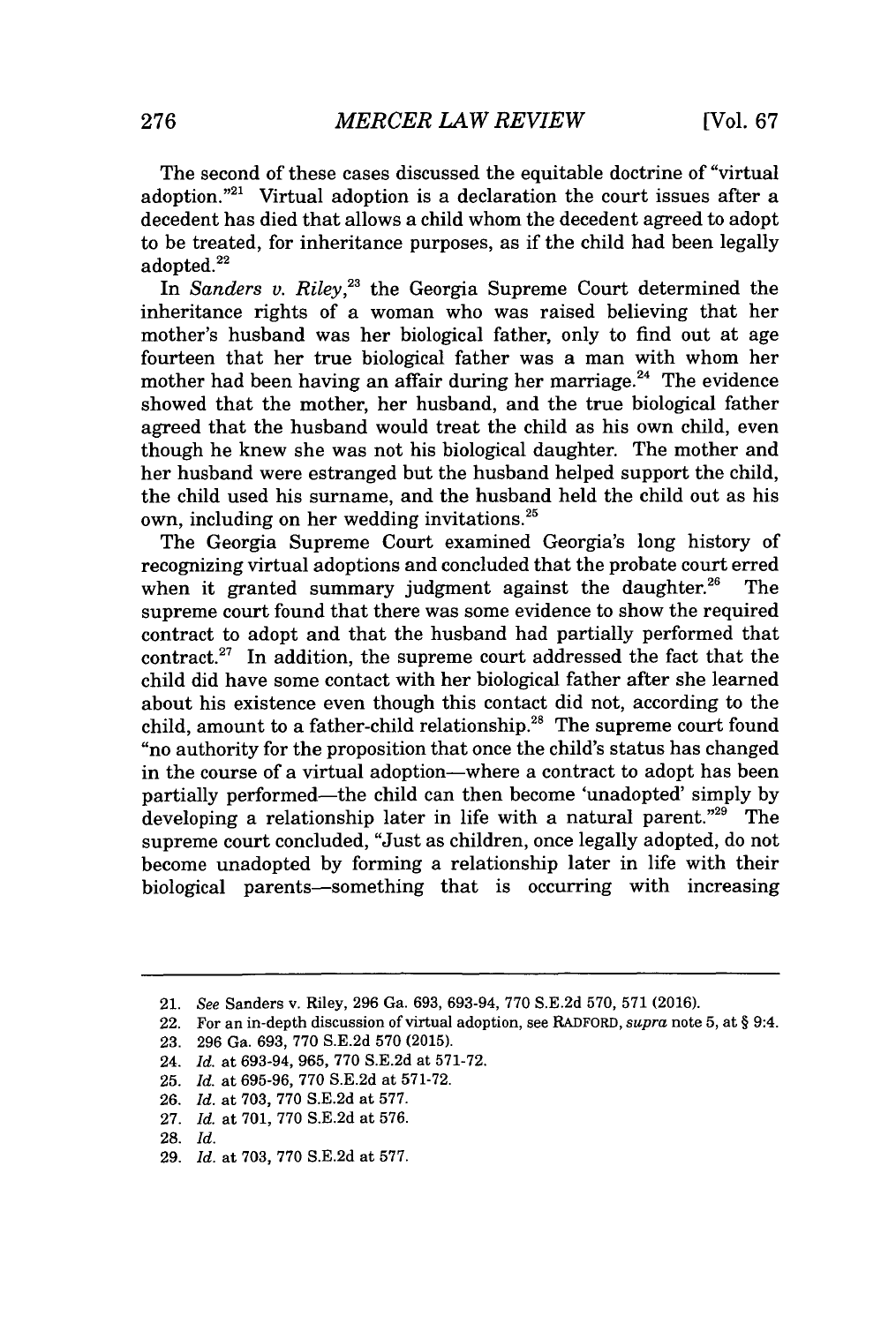frequency-children, once virtually adopted, do not become unadopted **by** developing a relationship later on with their biological parents."<sup>30</sup>

## *B. Standing to Offer a Will for Probate*

In *Ray v. Stevens*,<sup>31</sup> the Georgia Supreme Court explored the question of who has standing to offer a will for probate.3 2 Under **O.C.G.A.** *§* **53-** 5-2,<sup>33</sup> the right to offer a will for probate belongs to the executor.<sup>34</sup> However, if the executor fails to do so, "any interested person may offer the will for probate."<sup>35</sup> In this case, the executor chose not to offer the will for probate. Shane Stevens, the decedent's brother, then attempted to do so. He claimed to be an "interested person" because he was a creditor of the decedent. $3^6$  The supreme court held, however, that the brother failed to prove that he was an interested person.<sup>37</sup> The court looked to past cases in which heirs of the decedent as well as beneficiaries under the will or a former will, purchasers from or judgment creditors of an heir, and administrators appointed before the will was discovered were deemed interested persons for the purpose of probating or caveating (challenging) a will.<sup>38</sup> The court pointed out that the brother did not fall into any of these categories.<sup>39</sup> The court also noted that, as a creditor of the estate, it was immaterial to the brother whether the will was probated because a creditor can receive payment from an administrator (who is appointed if there is not a will) as well as from an executor.<sup>40</sup>

Unwittingly, perhaps, this holding of the supreme court may divest general creditors of an opportunity to force an estate to be opened in order to address claims when a named executor refuses to offer the will for probate. The court seemed to indicate that a creditor would be able to collect the debt even if an administrator, rather than an executor, was

**<sup>30.</sup>** *Id.*

**<sup>31. 295</sup>** Ga. **895,** 764 **S.E.2d 809** (2014).

**<sup>32.</sup>** *Id.* at **895,** 764 **S.E.2d** at **810.** The purpose of the probate process is to establish the will as the true will of the testator, and the law does not recognize a will or the appointment of the executor until the will has been proved before the probate court. *See* Brown v. Newkirk, **239** Ga. **579, 581, 238 S.E.2d 352,** 354 **(1977).** For an in-depth discussion of the probate process, see RADFORD, *supra* note **5,** at ch. **6.**

**<sup>33.</sup> O.C.G.A. § 53-5-2** (2011).

<sup>34.</sup> *Id.*

**<sup>35.</sup>** *Id.*

**<sup>36.</sup>** *Ray,* **295** Ga. at **896,** 764 **S.E.2d** at **810.**

**<sup>37.</sup>** *Id.* at **898,** 764 **S.E.2d** at **811.**

**<sup>38.</sup>** *Id.*

**<sup>39.</sup>** *Id.*

<sup>40.</sup> *Id.* at **897-98,** 764 **S.E.2d** at **811.**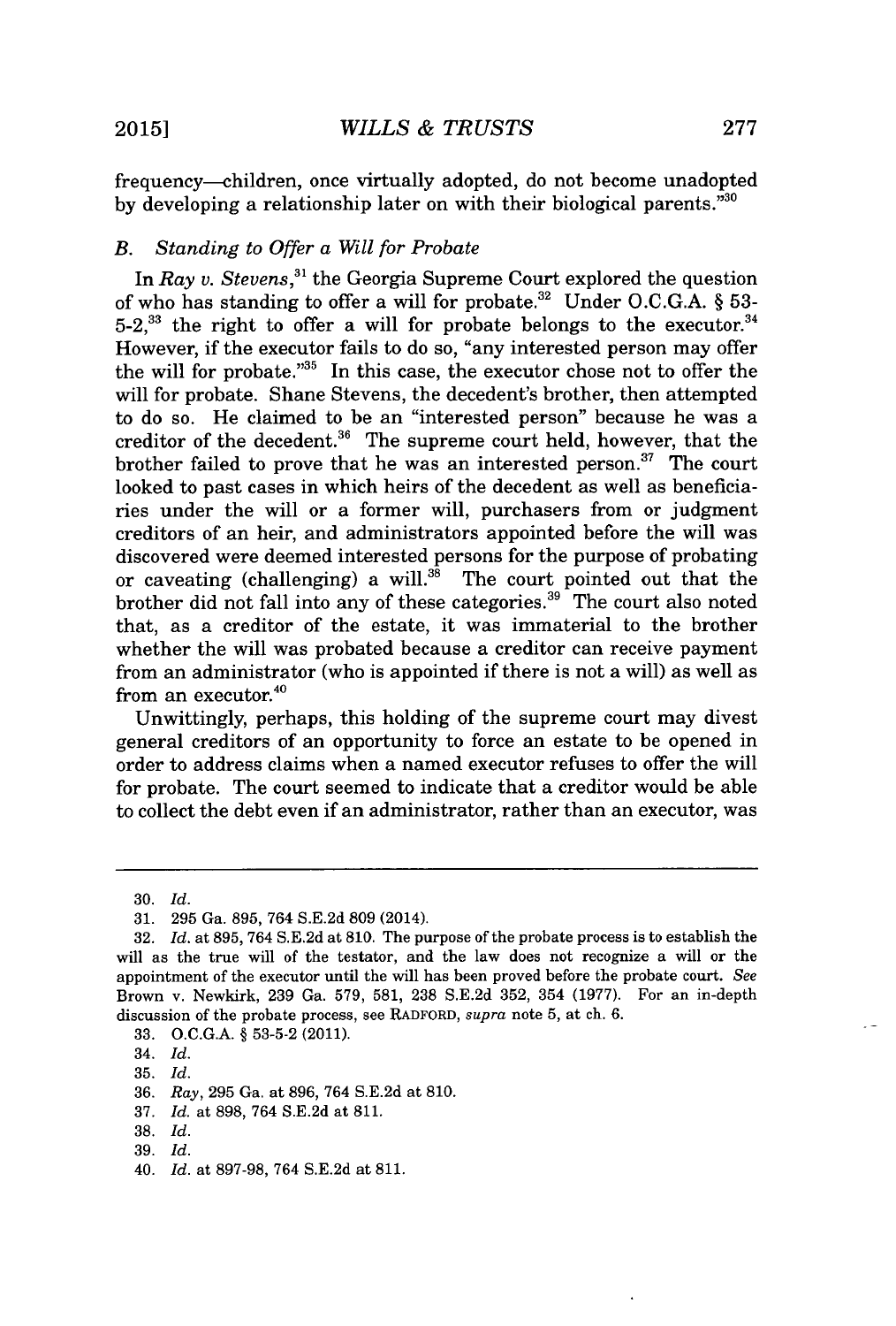appointed. But, at least in cases in which the general creditor knows of the existence of a will, the creditor cannot file a petition for the appointment of an administrator because an administrator can only be appointed if there is no valid will. $41$ 

## *C. Construction of the Terms of a Will*

Courts are sometimes called upon to discern a testator's intent when the words of the will are ambiguous. In *Thompson v. Blackwell*,<sup>42</sup> the question that arose was whether the testator intended to convey a fee simple interest or only a life estate in the property that he devised to his wife.<sup>43</sup> One item in the testator's will stated. "I give, devise and One item in the testator's will stated, "I give, devise and bequeath to my wife, Hattie F. King, all my property, both real and personal, wherever located and whenever acquired, either before or after the making of this my Will, hers in Fee Simple."<sup>44</sup> The next item stated that "[ulpon the death of my said wife," all of his interest in the property would be devised to his son and his son's children.<sup>45</sup>

After looking at the language of the will and examining prior case law, the Georgia Supreme Court held it was the testator's clear intention to convey only a life estate in the property to his wife, with the remainder to be given to his son and grandchildren.<sup>46</sup> The court's reasoning was that all items in the will must be read together and their meaning based on the entire document, not individual items. $47$  The court also cited the rule of construction that states that "where property is devised in language sufficient to pass a fee-simple estate, the devise should not be held to convey a lesser estate unless it is clear from a subsequent provision of the will that such was the intention of the testator."<sup>48</sup>

The supreme court distinguished the wording of the testator's will from that in other wills that used phrases such as "in the event [that my wife should die]" or "should  $[my$  wife die]."<sup>49</sup> In those cases, the court held the language was found to convey a fee simple because the language referred to the death of the first taker as a contingent event.<sup>50</sup>

- 44. *Id.* at 443-44, **769 S.E.2d** at 47.
- 45. *Id.* at 444, **769 S.E.2d** at 47.
- 46. *Id.* at 447, **769 S.E.2d** at 49.
- 47. *Id.* at 445-46, **769 S.E.2d** at 48-49.
- 48. *Id.* at 445, **769 S.E.2d** at 48 (emphasis omitted) (quoting Watts **v.** Finley, **187** Ga.
- **629, 1 S.E.2d 723 (1939)).**
	- 49. *Id.* at 446-47, **769 S.E.2d** at 49.
	- **50.** *Id.* at 447, **769 S.E.2d** at 49.

*<sup>41.</sup> See id. at* **898,** 764 **S.E.2d at 811. O.C.G.A. § 53-1-2(1)** defines an "administrator" as the person who administers an intestate estate. **O.C.G.A. § 53-1-2(1)** (2011).

<sup>42.</sup> **296** Ga. 443, **769 S.E.2d** 46 **(2015).**

<sup>43.</sup> *Id.* at 443, **769 S.E.2d** at 47.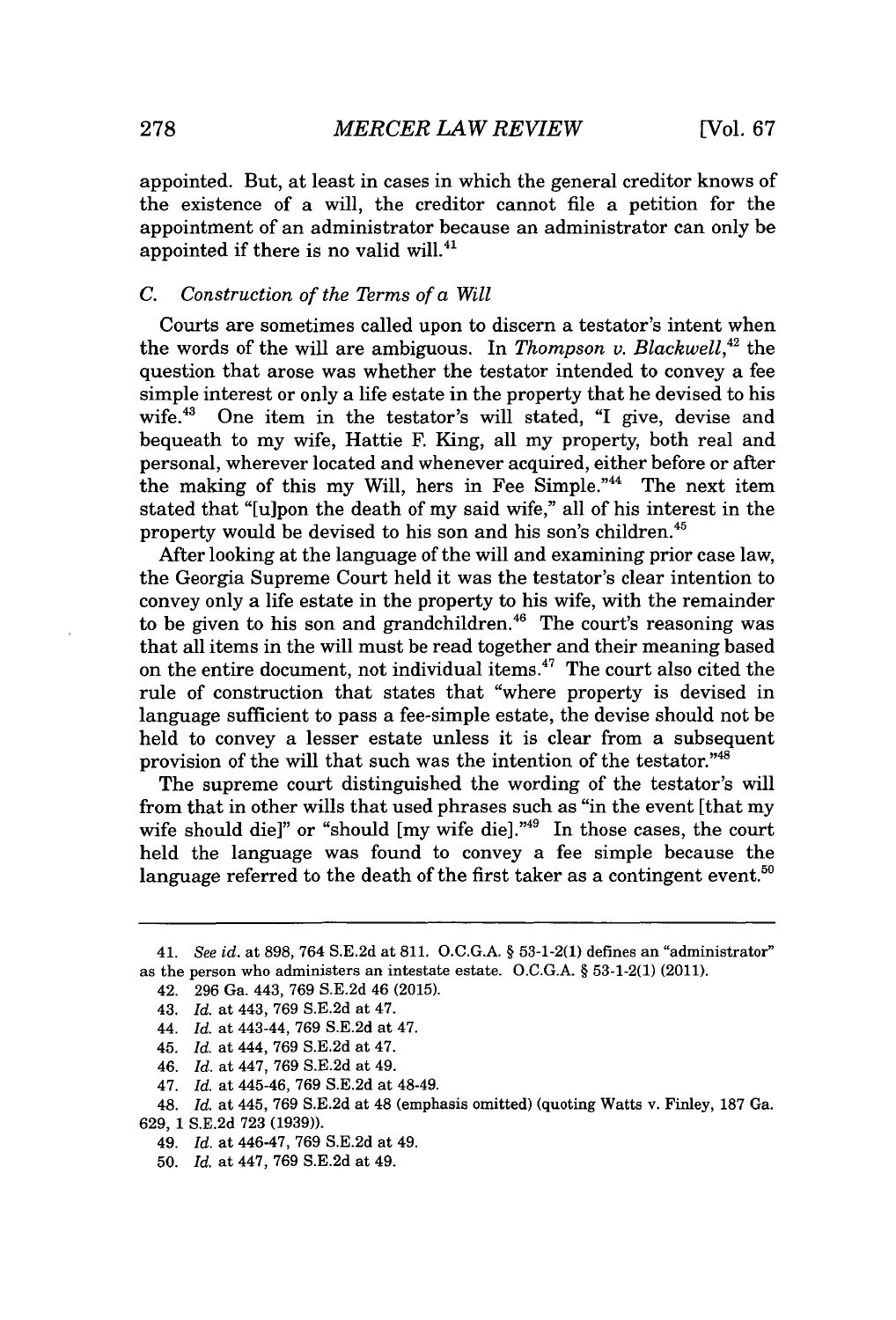The court construed the language to mean that the subsequent grant would take place only if the first grantee actually died before the testator died.<sup>51</sup> The court focused on the *Thompson* testator's phrase "upon the death of my said wife" and stated that the word "upon" is "an adverb of time, and not of contingency." $52$  Thus, the testator clearly was not referring to the possible death of his wife before himself, but rather he intended to give his wife a life estate followed **by** a remainder to his son and grandchildren. $53$ 

#### *D. Modification of Trusts*

In *Strange v. Towns*,<sup>54</sup> the Georgia Court of Appeals examined whether a settlor's actions resulted in a modification of her revocable inter vivos trust.<sup>55</sup> The settlor's trust named herself as trustee. Ten years after setting up the trust, she amended the trust naming three individuals including her son, Tony, as successor co-trustees. $56$  The year after amending her trust, the settlor executed a durable financial power of attorney (POA) in which she stated that she wished Tony to be "the executor of her estate and the Trust." $57$  Both she and Tony signed the POA and it was notarized. The next year the settlor wrote a letter to a lawyer at the law firm who had revised the trust, stating that the firm had misunderstood her wishes. She stated in the letter that the trust needed to be revised again to show that Tony would be the trustee and executor and the other two named individuals would only be alternates. She also added that she had executed a document to reflect the revisions to the trust should the law firm fail to make the changes prior to her death. The changes were not made and, when she died, the question arose as to who should serve as trustee, or co-trustees, of the trust.<sup>58</sup>

The court of appeals concluded that the settlor's actions clearly showed her intent to amend the trust and resulted in a modification of the trust such that Tony would serve as the sole trustee.<sup>59</sup> The court looked first to O.C.G.A.  $\zeta$  53-12-40(c),<sup>60</sup> which requires a trust modification or

**51.** *Id.*

**<sup>52.</sup>** *Id. at 446,* 447, **769 S.E.2d** at 49 (emphasis omitted).

**<sup>53.</sup>** *See id.* at 447, **769 S.E.2d** at 49.

<sup>54.</sup> **330** Ga. **App. 876, 769 S.E.2d** 604 **(2015).**

**<sup>55.</sup>** *Id.* at **876, 769 S.E.2d** at **605.**

**<sup>56.</sup>** *Id.*

**<sup>57.</sup>** *Id.* at **876-77, 769 S.E.2d** at **605.**

**<sup>58.</sup>** *Id.* at **877, 769 S.E.2d** at **606.**

**<sup>59.</sup>** *Id.* at **879, 769 S.E.2d** at **607.**

**<sup>60.</sup> O.C.G.A. §** 53-12-40(c) (2011).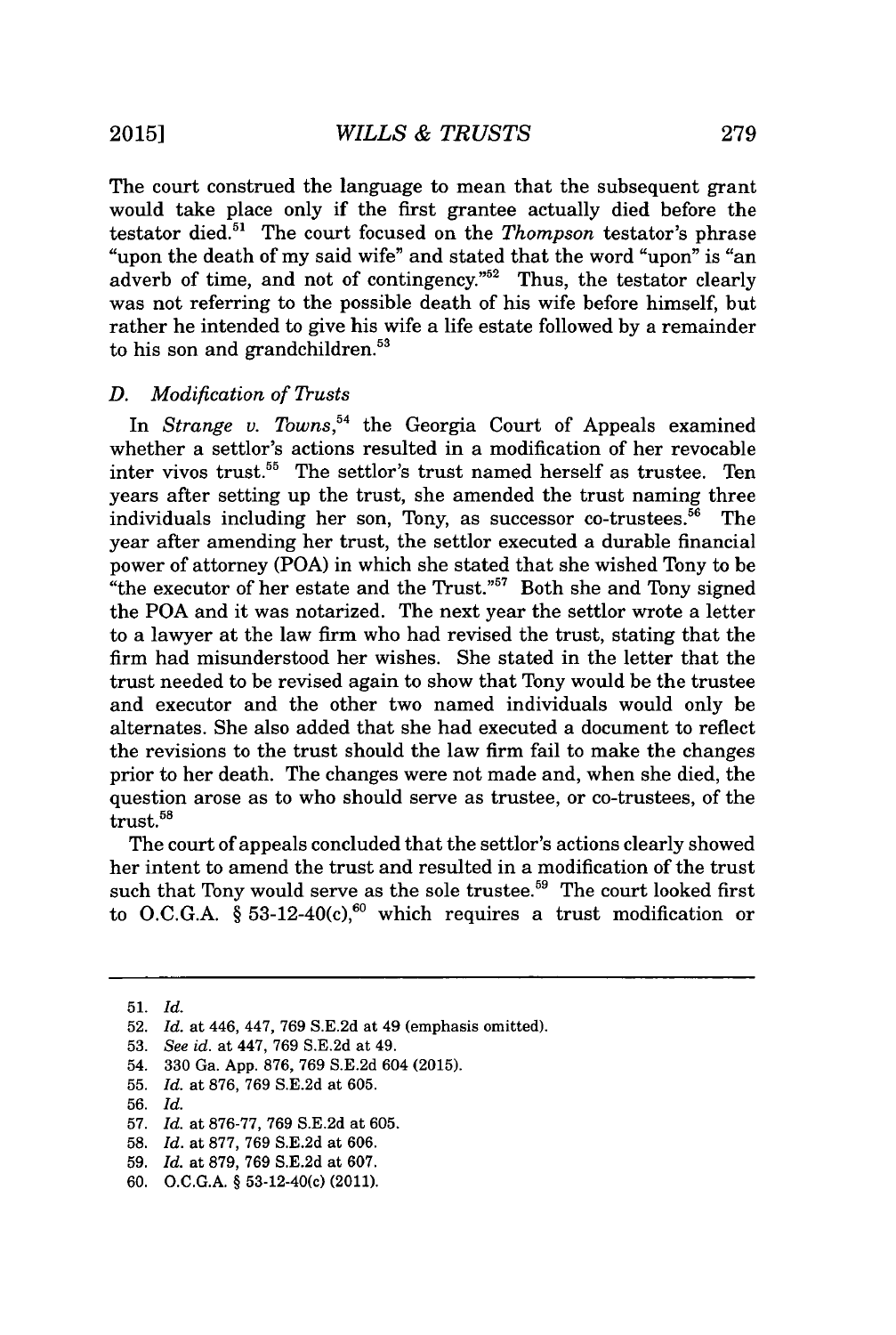revocation to be in writing and signed by the settlor.<sup>61</sup> The court then looked to the terms of the trust itself, which provided that "[tihe Settlor may at any time **by** duly executed written instrument alter or amend this Trust in any manner."<sup>62</sup> Apparently, the other individuals named as co-trustees had argued that the POA was not "duly executed" **by** a notary." The court of appeals pointed out that **O.C.G.A.** *§* 53-12-40(c) does not require a notarized writing. $64$  However, even if the words of the trust arguably required an authenticated document, the court noted that the notary public had signed the document, stamped it with a stamp that said "Notary Public," and included the notary's name and the state and county of her appointment. $65$  The court said that this satisfied the requirements of **O.C.G.A.** *§* 45-17-6(a), which allows the use of a stamp for importing the notary's "seal."<sup>67</sup> In addition, the court of appeals was not bothered **by** the settlor's use of the word "executor" instead of "trustee" in the POA as the other words of the POA showed that she clearly intended for Tony to have "full ownership" of the trust. $68$  Finally, the court of appeals rejected the named co-trustees' argument that the settlor's letter to the lawyer indicated that she did not mean for the POA itself to revise the trust. $69$  The court of appeals pointed out that the settlor "confirmed" in the letter that she had already made the revision in writing and that she, as settlor, was the only person who had the power to revise the trust.<sup>70</sup> The court of appeals concluded that "[t]he fact that the law firm did not update the Trust to incorporate Pauline's intent did not render the July **9** power of attorney invalid **....**

#### *E. Non-probate Property: Multiple Party Accounts*

The Georgia statutes relating to multiple party bank accounts<sup>72</sup> govern the ownership of the property in those accounts during the

- **67.** *Strange,* **330** Ga. **App.** at **877-78, 769 S.E.2d** at **606;** *see also* **O.C.G.A. §** 45-17-6(a).
- **68.** *Strange,* **330** Ga. **App.** at **878, 769 S.E.2d** at **607.**

**71.** *Id.*

**<sup>61.</sup>** *Strange,* **330** Ga. **App.** at **877, 769 S.E.2d** at **606;** *see also* **O.C.G.A. §** 53-12-40(c).

**<sup>62.</sup>** *Strange,* **330** Ga. **App.** at **877, 769 S.E.2d** at **606** (alteration in original).

**<sup>63.</sup>** *Id.*

<sup>64.</sup> *Id.*

**<sup>65.</sup>** *Id.*

**<sup>66.</sup> O.C.G.A. §** 45-17-6(a) (2002).

**<sup>69.</sup>** *Id.*

**<sup>70.</sup>** *Id.*

**<sup>72.</sup> O.C.G.A. §§ 7-1-810** to **-821 (2015).** For an in-depth discussion of these statutes, see **RADFORD,** *supra* note **5,** at **§ 2:5.**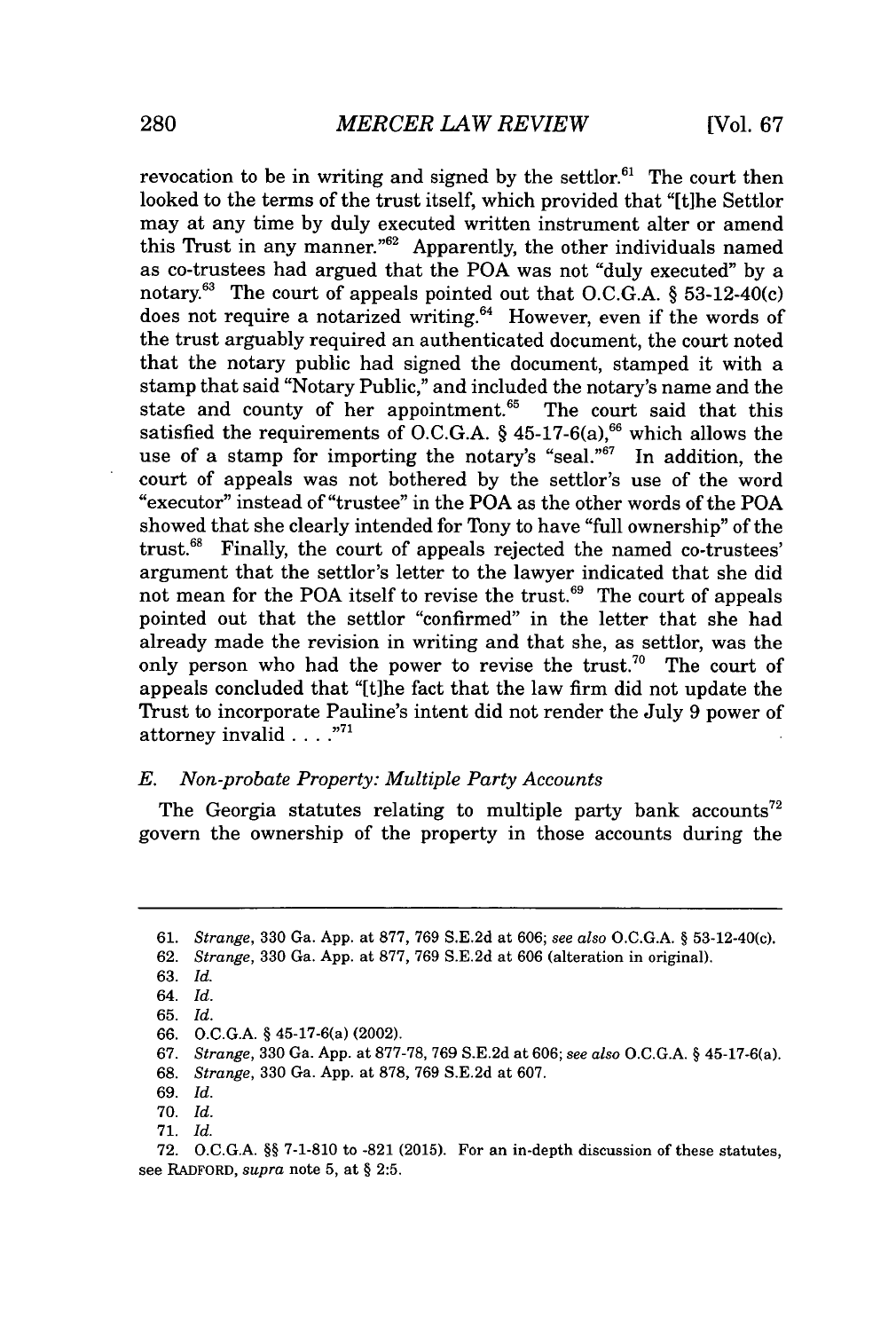depositor's life and at death.<sup>73</sup> These statutes are confusing to some because the ownership rights created **by** these statutes cannot be changed **by** a decedent's will and apply even if the will gives "all" of the decedent's property to someone else. Even more confusing is that different rules apply depending upon whether the depositor of the funds in the multiple party account is alive or is deceased. In *Howard v. Leonard,<sup>4</sup>*the Georgia Court of Appeals emphasized the difference between these rules.<sup>75</sup> If the account is a "joint account"<sup>76</sup> then while the parties to the account are alive the amounts in the account belong to each party in proportion to his or her contributions unless there is clear and convincing evidence of a contrary intent.<sup>77</sup> When a party dies, the presumption is that the sums then belong to the surviving parties, unless there is clear and convincing evidence of a contrary intent at the time the account was created.<sup>78</sup>

#### *F Adult Guardianship: Visitation Rights*

In *In re Estate of Wertzer*,<sup>79</sup> the Georgia Court of Appeals discussed the interplay between a guardian's authority to make decisions about the ward's welfare and the probate court's authority to guard the ward's retained rights.<sup>80</sup> Grace Wertzer (mother) and Saul Wertzer (father) were divorced in 2004. The mother was granted sole legal and physical custody of their child, Sierra Leigh Wertzer (then a minor), who was incapacitated due to her autism, hearing loss, non-verbal/apraxia, visual impairment, and mental retardation diagnoses. The father was granted limited visitation at the time of the divorce.<sup>81</sup>

In April **2013,** the father filed a petition to modify visitation. In response, the mother moved to suspend the father's visitation. In May **2013,** the mother filed a Petition for Appointment of a Guardian or Conservator in anticipation of the child turning age eighteen. response, the father moved to intervene and asked for his visitation

**<sup>73.</sup>** *See* **O.C.G.A. §§ 7-1-810** to **-821.**

*<sup>74.</sup>* **330** Ga. **App. 331, 765 S.E.2d** 466 (2014), *reconsideration denied (2014), cert. denied* **(2015).**

**<sup>75.</sup>** *Id. at* **335, 765 S.E.2d** at 469.

**<sup>76.</sup> A** "joint account" is "an account payable on request to one or more of two or more parties, whether or not mention is made of any right of survivorship." **O.C.G.A. § 7-1-** 810(4) **(2015).**

**<sup>77.</sup> O.C.G.A. §** 7-1-812(a) **(2015).**

**<sup>78.</sup> O.C.G.A. §** 7-1-813(a) **(2015).**

**<sup>79. 330</sup>** Ga. **App.** 294, **765 S.E.2d** 425 (2014), *reconsideration denied (2014), cert. denied* **(2015).**

**<sup>80.</sup>** *Id.* at 294, **765 S.E.2d** at 426.

**<sup>81.</sup>** *Id.* at 294-95, 294 n.1, **765 S.E.2d** at 426-27, 426 n.1.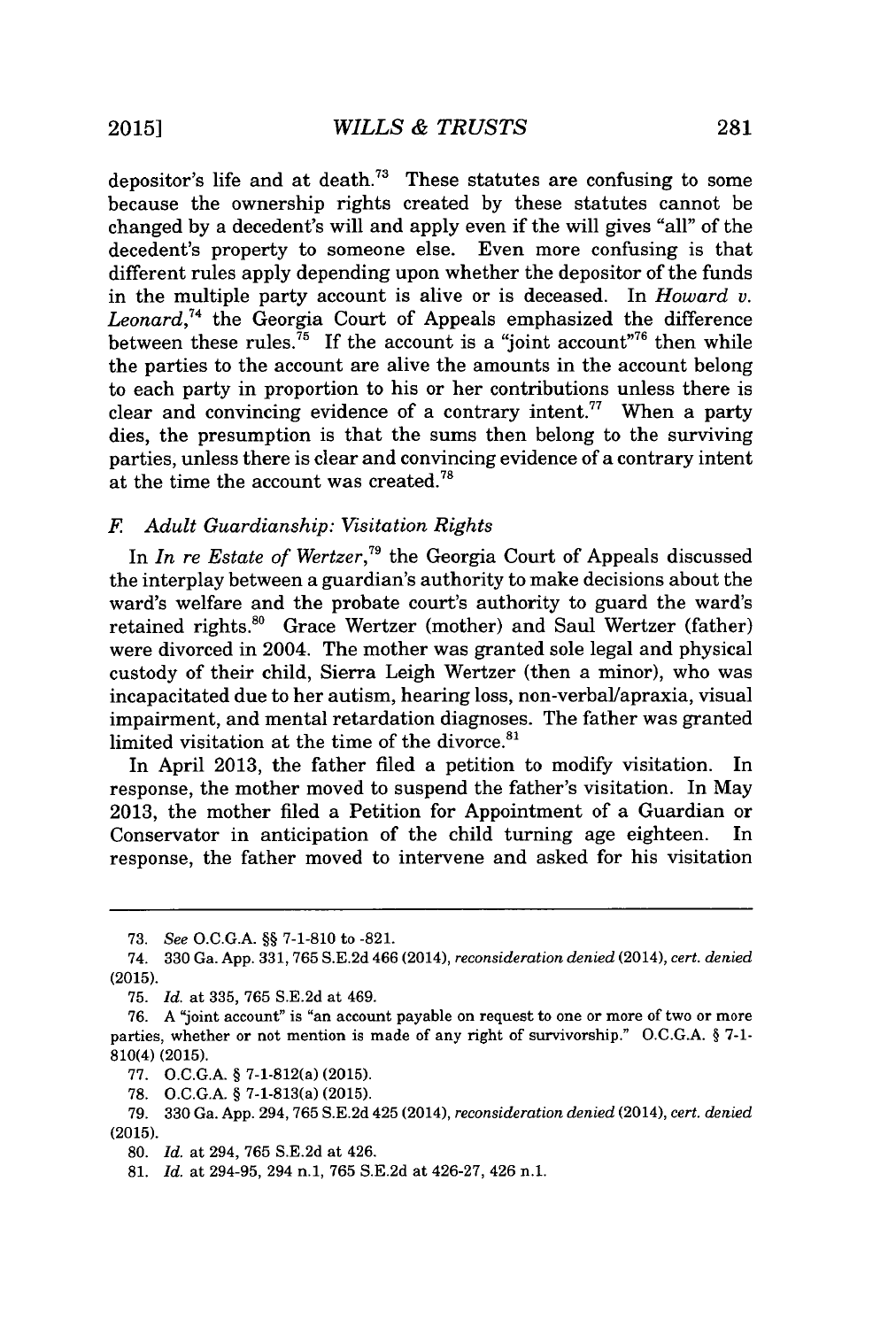rights to be extended to include overnight visits and a week-long visitation in the summer. Additionally, the father requested to be notified of any changes in his child's medical conditions, maintenance medications, physicians, and residential status. The probate court granted the mother's petition for guardianship. The mother then moved to dismiss the father's request for increased visitation, saying the probate court lacked authority to "force" Sierra to visit with her father. The probate court denied this motion and granted the father supervised visitation for a few extra hours but denied the request for overnight visitation and the extended summer visitation. The medical notification request was ordered **by** the probate court, as it was consistent with the divorce settlement, and the probate court added that the mother was required to allow the father access to all of Sierra's medical and educational information. $82$  The mother appealed arguing that imposing visitation on an adult ward was outside of the authority of the probate court.<sup>83</sup>

The court of appeals affirmed the visitation ruling of the probate court.<sup>84</sup> The court of appeals pointed out that O.C.G.A. § 29-4-20<sup>85</sup> grants certain rights to all wards, such as the right to a guardian who acts in the best interest of the ward and the right to "[c]ommunicate freely and privately with persons other than the guardian  $\ldots$ <sup>86</sup>. This latter right included Sierra's right to visit with her father.<sup>87</sup> The mother also contended that the court erred because the order impeded her duties as a guardian, the required visitation was not in Sierra's best interest, and she (the mother) should not be required to communicate on a regular basis with the father and to confer with him on all important issues regarding Sierra.<sup>88</sup> Pursuant to O.C.G.A.  $§$  15-9-30(a),<sup>89</sup> the probate court has authority to exercise jurisdiction over "[a]ll controversies as to the right of guardianship. **.. ."9** Further, **O.C.G.A.** *§* 29-4-  $13(a)^{91}$  provides that the order granting or denying the guardianship "shall specify" any "limitations on the guardianship."<sup>92</sup> O.C.G.A. § 29-

- 84. *Id. at* **301, 765 S.E.2d** *at* 431.
- **85. O.C.G.A. §** 29-4-20 **(2007).**

- **87.** *See id. at* **297, 765 S.E.2d** at 429.
- **88.** *Id. at* **296, 765 S.E.2d** at **427-28.**
- **89. O.C.G.A. §** 15-9-30(a) **(2015).**
- **90.** *Id.* **§** 15-9-30(a)(6).
- **91. O.C.G.A. §** 29-4-13(a) **(2007).**
- **92.** *Id.* **§** 29-4-13(a)(3).

**<sup>82.</sup>** *Id. at* 294, **295, 296, 765 S.E.2d** *at* 427.

**<sup>83.</sup>** *Id. at* **296, 765 S.E.2d** *at* 427.

**<sup>86.</sup>** *In re Estate of Wertzer,* **330** Ga. **App.** at **297, 765 S.E.2d** at 428 (brackets in original) (quoting **O.C.G.A. §** 29-4-20(9)(4)).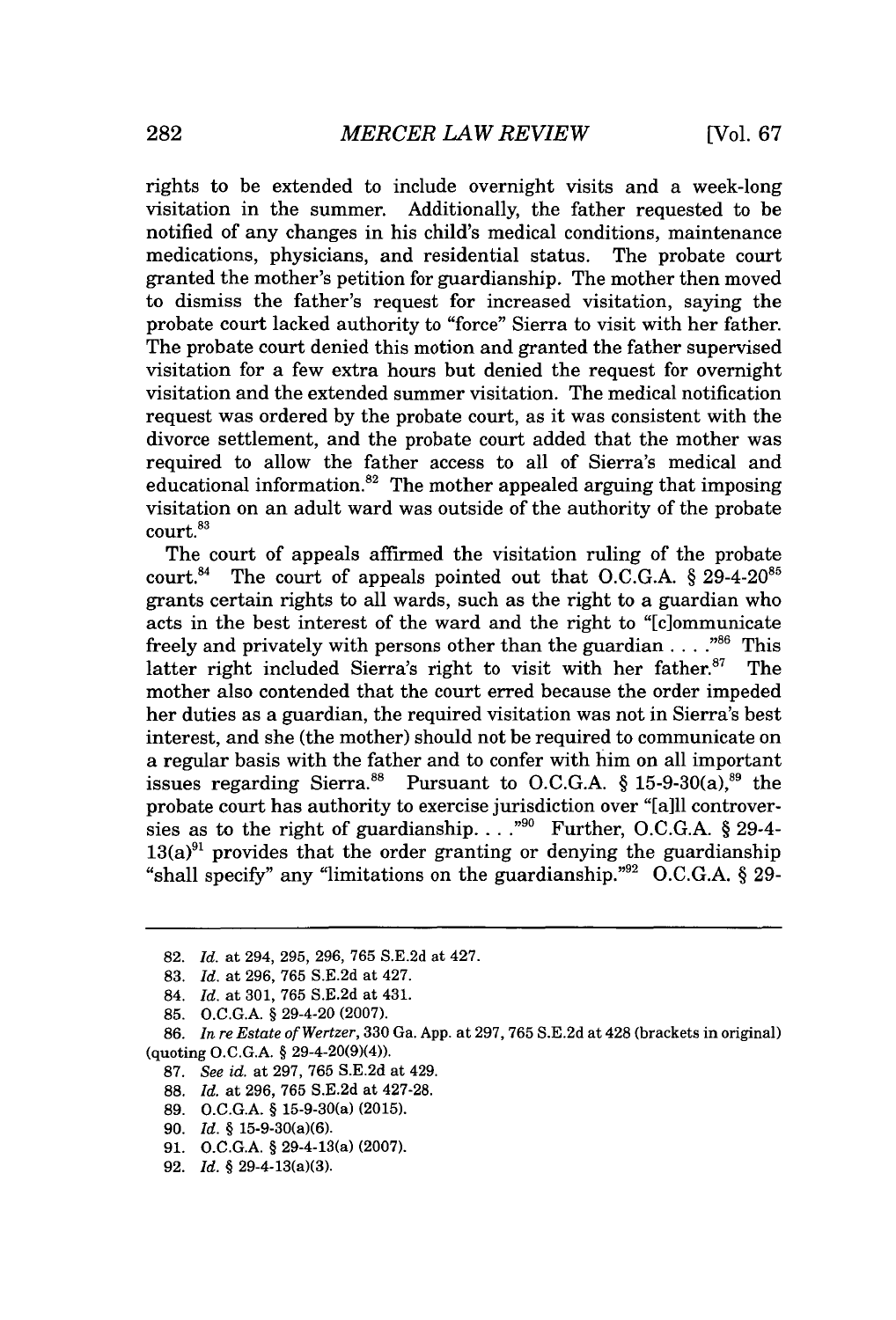4-22" says that "[e]xcept as otherwise provided **by** law or **by** the court, a guardian shall make decisions regarding the ward's support, care, education, health, and welfare."<sup>94</sup> The court of appeals agreed with the probate court that while the guardian has the broad authority to make decisions for the ward, he or she is limited **by** orders of the court pursuant to these statutes. $95$  One of those limitations is the visitation to the father.<sup>96</sup> The court of appeals noted that it previously held that the court could order visitation over the objection of a guardian. $^{97}$  The court of appeals gave no credit to the mother's argument that the probate court's order impeded her ability to perform her statutory duty under **O.C.G.A.** *§* 29-4-22(b)(2) to "remain personally acquainted with the ward and maintain sufficient contact with the ward to know of the ward's capacities, limitations, needs, opportunities, and physical and mental health."<sup>98</sup> The court of appeals affirmed the probate court's finding that visits with her father were in Sierra's best interest.<sup>99</sup> The court of appeals noted that both Sierra's attorney and the guardian ad litem had suggested that the visitation schedule remain in effect. $^{100}$ On one final point, the court of appeals agreed with the mother that the probate court only had the power to require the mother to "inform" the father of certain changes in Sierra's condition but did not have the power to require her to "consult" with the father because doing so would essentially elevate him to the status of co-guardian. $^{101}$ 

### II. GEORGIA LEGISLATION: **NEW** POLST **STATUTE O.C.G.A.** *§* 31-1-14

**A** Physician Order for Life-Sustaining Treatment (POLST) is a medical order concerning the patient's end of life care that is based on an agreement between a patient who has a serious illness or frailty and the patient's physician.<sup>102</sup> In 2010 Georgia joined a number of other states that have enacted POLST statutes, but with fairly minimalist legisla-

**<sup>93.</sup> O.C.G.A. §** 29-4-22 **(2007).**

<sup>94.</sup> *Id.* **§** 29-4-22(a).

**<sup>95.</sup>** *In re Estate of Wertzer,* **330** Ga. **App.** at **298, 765 S.E.2d** at 428.

*<sup>96.</sup> Id.* at **298, 765 S.E.2d** at 428-29.

**<sup>97.</sup>** *Id.* at **299, 765 S.E.2d** at 429; *see also* Mitchum v. Manning, 304 Ga. **App.** 842, 843, **698 S.E.2d 360, 361** (2010).

**<sup>98.</sup>** *In re Estate of Wertzer,* **330** Ga. **App.** at **299-300, 765 S.E.2d** at 430 (quoting **O.C.G.A. §** 29-4-22(b)(2)).

**<sup>99.</sup>** *Id.* at **301, 765 S.E.2d** at 431.

*<sup>100.</sup> Id.*

*<sup>101.</sup> Id.* at **301-02, 765 S.E.2d** at 431.

<sup>102.</sup> For an in-depth discussion of POLSTs, see MARY F. RADFORD, GUARDIANSHIP **AND** CONSERVATORSHIP **IN GEORGIA § 1:17 (2015-16** ed.).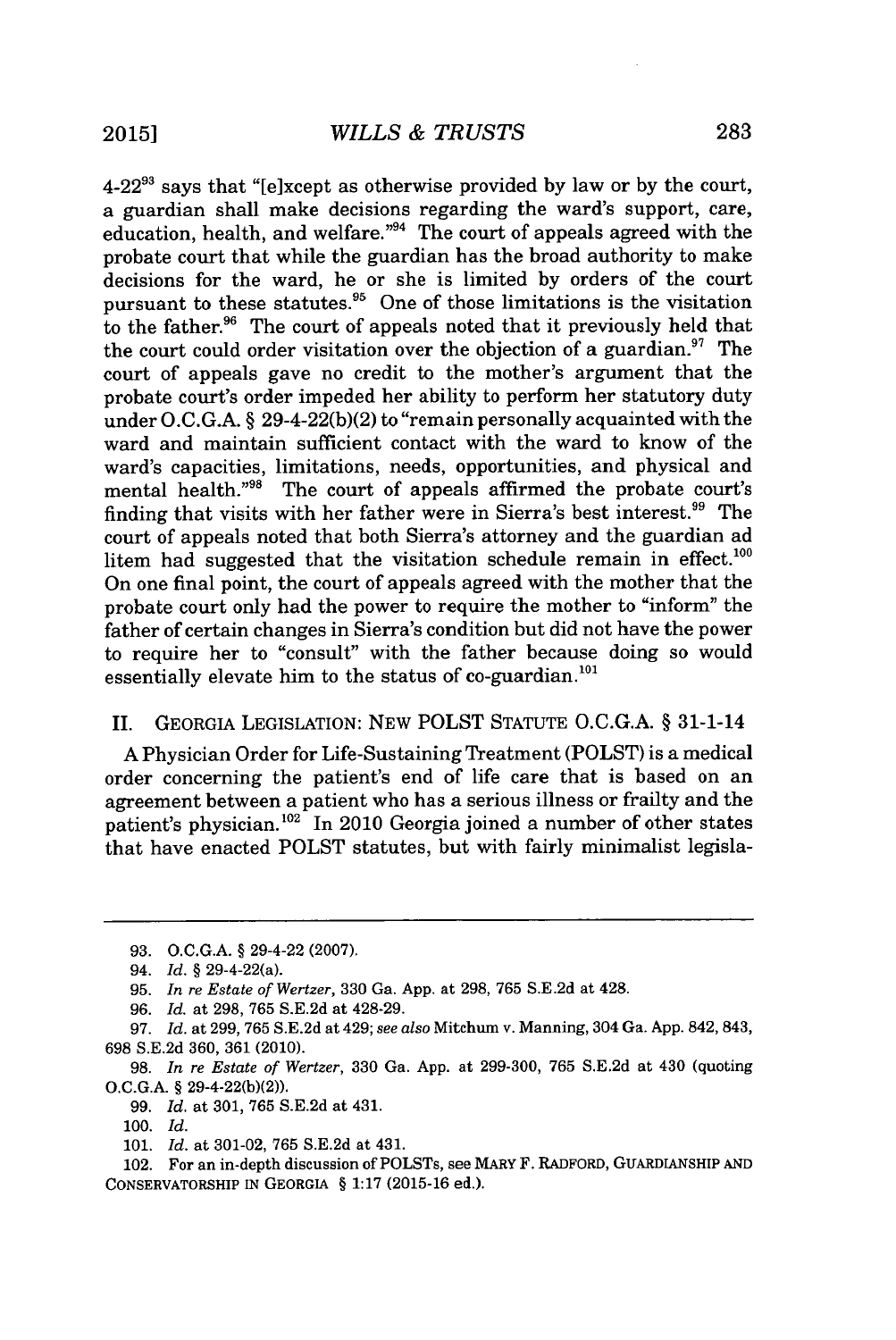tion.<sup>103</sup> When O.C.G.A.  $\S$  29-4-18<sup>104</sup> was enacted, the statute included a direction to the Georgia Department of Community Health to develop and make available a POLST form. $105$  In 2012 this statute was amended to provide immunity for any person acting in good faith in accordance with a POLST.<sup>106</sup> In 2015 the Georgia General Assembly enacted O.C.G.A. § 31-1-14,<sup>107</sup> a full-blown POLST statute.<sup>108</sup> This statute describes the effect and implementation of a POLST and sets out liability and immunity provisions for physicians and other health care providers who act in accordance with the directions in a **POLST.'<sup>0</sup>**

POLSTs begin with a conversation or series of conversations between an attending physician and a patient who has "decision making capacity."<sup>110</sup> The POLST form is typically executed when the patient "has a serious illness or condition and the attending physician's reasoned judgment is that the patient will die within the next **365** days." However, if the patient has been diagnosed with "dementia or another progressive, degenerative disease or condition that attacks the brain and results in impaired memory, thinking, and behavior," the POLST may be executed at any time.<sup>112</sup>

If the patient lacks decision making capacity, the POLST may be consented to and signed **by** an "authorized person."' An authorized person under the POLST statute is anyone who may consent to the patient's medical treatment under **O.C.G.A.** *§* **31-39-2,114** which describes who may consent to a "do not resuscitate" order (DNR) on behalf of a patient.<sup>115</sup> Authorized persons, in order of preference, are as

**111.** *Id. §* 31-1-14(b).

112. *Id.*

**113.** *Id.*

*<sup>103.</sup> See* **O.C.G.A. §** 29-4-14 (Supp. **2015).**

<sup>104.</sup> **O.C.G.A. §** 29-4-18 (Supp. 2014).

**<sup>105.</sup> O.C.G.A. §** 29-4-18(1) (repealed and replaced **by** Ga. **S.** Bill **109,** Reg. Sess. **(2015),** which further enacted **O.C.G.A. §** 31-1-14 (Supp. **2015)).**

**<sup>106.</sup> O.C.G.A. § 29-4-18(k)(1)(3)** (repealed and replaced **by** Ga. **S.** Bill **109,** Reg. Sess. **(2015),** which further enacted **O.C.G.A. §** 31-1-14).

**<sup>107.</sup> O.C.G.A. §** 31-1-14 (Supp. **2015).**

**<sup>108.</sup>** Ga. **S.** Bill **109 § 1,** Reg. Sess. **(2015)** (codified as amended at **O.C.G.A. §** 31-1-14 (Supp. **2015)).**

*<sup>109.</sup> See* **O.C.G.A. §** 31-1-14.

*<sup>110.</sup> See id.* **§** 31-1-14(a)(3). Section 31-1-14(a)(8) defines "decision making dapacity" as "the ability to understand and appreciate the nature and consequences of an order regarding end of life care decisions, including the benefits and disadvantages of such an order, and to reach an informed decision regarding the order." *Id.*

<sup>114.</sup> **O.C.G.A. § 31-39-2** (2012).

**<sup>115.</sup>** *Id.* An "order not to resuscitate" is defined in **O.C.G.A. § 31-39-2(9)** as "an order not to attempt cardiopulmonary resuscitation in the event a patient suffers cardiac or respiratory arrest, or both." *Id. §* **31-39-2(9).**